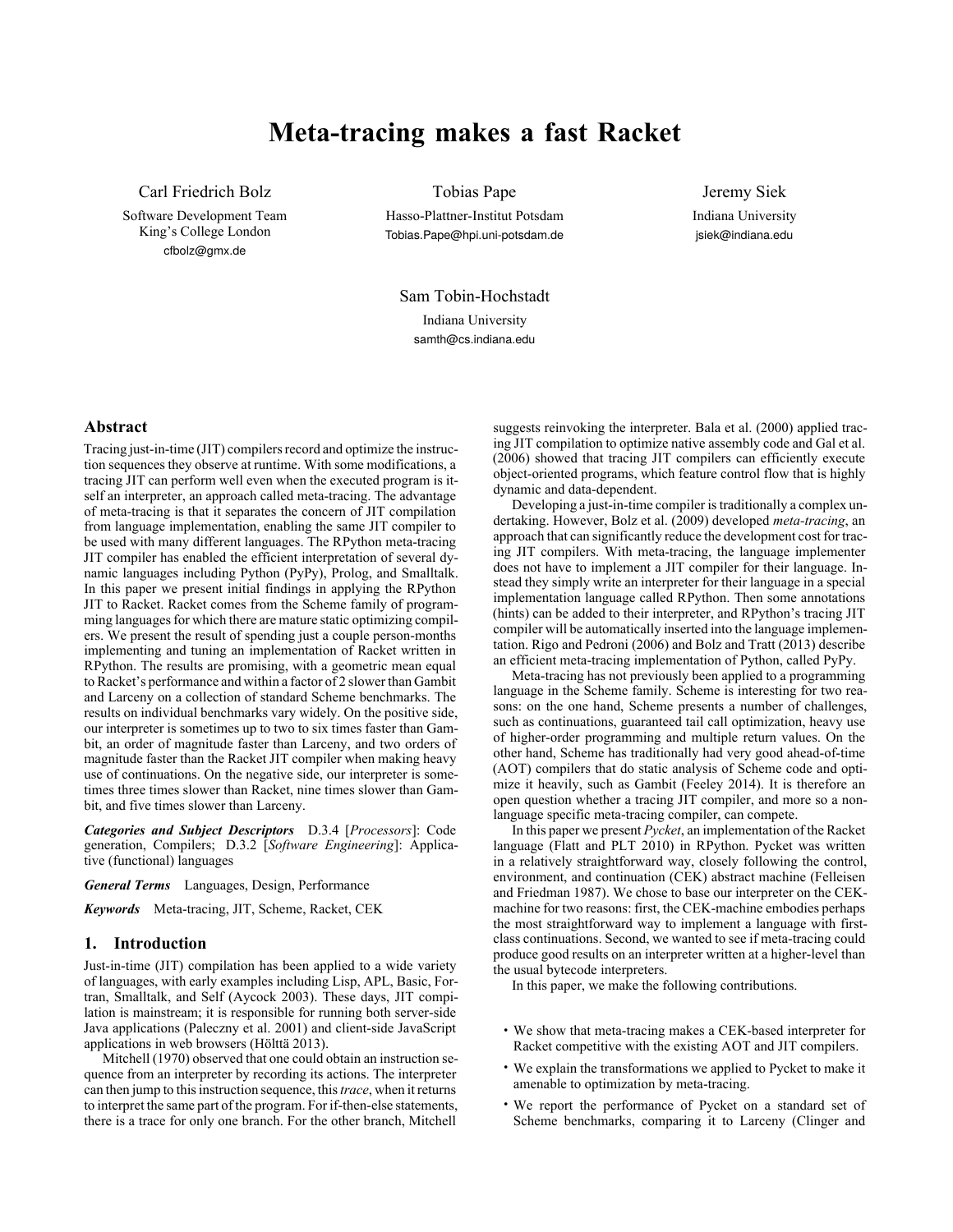Hansen [1994](#page-5-12)), Gambit([Feeley](#page-5-9) [2014](#page-5-9)), and the Racket JIT compiler.

The paper is structured as follows: in [section 2](#page-1-0) we review some of the salient features of Scheme and Racket and give some background on RPython and its tracing JIT compiler. In [section 3](#page-1-1) we describe the Pycket interpreter and the transformations that were needed to make it amenable to optimization by the RPython tracing JIT compiler. We evaluate the performance of Pycket in [sec](#page-3-0)[tion 5](#page-3-0) and discuss related work in [section 6.](#page-3-1) Section [7](#page-4-0) concludes with some future directions.

# <span id="page-1-0"></span>**2. Background**

Pycket is based on RPython and Racket; we give brief introductions to both in this section.

#### **2.1 RPython and Meta-Tracing**

RPython is a statically typed subset of Python that can be compiled into efficient C code. The types do not have to be given in the source code but are inferred. It was designed to be an implementation language for interpreters for (dynamic) languages.

The feature that makes RPython interesting is its support for meta-tracing. When compiling an interpreter written in RPython to C, optionally a tracing JIT compiler can be inserted into the generated C code. This requires some source code annotations by the interpreter author to make it work([Bolz et al.](#page-5-6) [2009,](#page-5-6) [2011b\)](#page-5-13). The inserted tracing JIT compiler produces linear sequences of machine code by recording the operations the interpreter executed while running a specific piece of the user's program. The recorded sequence of operations (called a *trace*) is optimized and then machine code is emitted. Traces are only produced for parts of the program that have been executed more than a specified threshold.

Because the produced machine code is linear, it needs to encode potential control flow branches in a special way. This is done with guards, an instruction that encodes the conditions that have to be true to stay on the trace. If a guard fails, execution falls back to the interpreter. If it fails often enough, a trace for that side path is produced as well. Quite often the produced traces are actually loops, meaning that they end with jumps to their own beginning.

#### **2.2 Scheme and Racket**

**Scheme** ([Sussman and Steele Jr.](#page-5-14) [1975;](#page-5-14) [Sperber et al.](#page-5-15) [2010](#page-5-15)) is a small functional language based around the imperative call-byvalue  $\lambda$ -calculus with a core set of additional data structures. Starting with [Steele](#page-5-16) [\(1978](#page-5-16)), Scheme also has a long history of optimizing compilers, often focusing on difficult-to-compile features such as first-class functions (in the 1970s when Scheme was invented) and first-class continuations (subsequently).

**Racket** ([Flatt and PLT](#page-5-10) [2010](#page-5-10)) is a mature functional language and implementation, derived from Scheme with significant extensions. For our purposes, we focus mainly on areas where it overlaps with Scheme, and on its performance characteristics.

Notably for our purposes, Racket extensively uses macros and other forms of syntax extension; prior to compilation all syntax extensions are expanded into a small set of core language forms. Pycket makes use of this pass by invoking Racket itself to perform this expansion, and then implements only the dozen core forms.

The current Racket implementation features both an AOT compiler and a JIT compiler. The AOT compiler takes the core forms mentioned above and produces a stack-based bytecode. At runtime, upon first invocation of a function, the bytecode of the function is compiled to machine instructions by the JIT compiler.

The implementation strategy of Racket places most optimization burden on the AOT compiler to bytecode. This compiler performs a number of transformations important for functional languages such as lambda-lifting, as well as standard transformations such as constant propagation and dead code elimination. In particular, significant inlining is performed in this pass, including inlining of recursive functions, resulting in a kind of loop unrolling.

Because the Racket JIT compiler is invoked on the first call to a function, it can only take advantage of dynamic information present at that time. Therefore, while the JIT compiler does make use of information such as types of constant references, it does not perform the kind of dynamic optimizations often associated with JIT compilers for dynamic languages. In particular, it does not feed back type information collected at runtime about variables into the compiler [\(Hölzle and Ungar](#page-5-17) [1994](#page-5-17)).

# <span id="page-1-1"></span>**3. The Implementation of Pycket**

Pycket is implemented directly as an interpreter for the CEK abstract machine [\(Felleisen and Friedman](#page-5-11) [1987](#page-5-11)), with only minor modifications. The CEK-machine is a well-known abstract machine that makes environments and continuations explicit in the representation and it represents control using abstract syntax trees (ASTs). States within the CEK-machine are triples of an expression to be evaluated, the environment of that expression which stores bindings of names to values, and a continuation object that describes what to do after the expression has been evaluated. The machine is a set of rules describing transitions between these states. We implement mutation using the Python heap, instead of an explicit heap as in the CESK-machine.

Following the CEK-machine has a number of advantages. First, it makes supporting difficult-to-implement Racket features such as **call/cc**, proper tail calls, and multiple return values straightforward. Second, using the CEK-machine as a starting point is also interesting in that, implemented naively, it is not a particularly efficient way to execute Scheme-like languages. It is therefore an excellent way to test the hypothesis that RPython's meta-tracing can generate an efficient implementation from such a high-level interpreter.<sup>[1](#page-1-2)</sup>

Listing [1](#page-1-3) shows the main loop of the Pycket interpreter. The local variables represent the current expression to be evaluated (ast), the current environment (env), and the continuation (cont). In every iteration of the loop, one transition rule of the CEK-machine is applied, by calling the method interpret on the current ast [\(line 4](#page-1-4)), which returns a new triple ast, env, cont. For transitions that produce values, the interpret method decides what to do next by invoking the plug reduce method on the current continuation cont. If the computation is finished, a special Done exception is thrown, which encapsulates the return value.

The main loop has two hints to RPython's JIT compiler generation machinery, on lines [3](#page-1-5) and [5](#page-1-6)–[6](#page-1-7). These hints are discussed further in [section 4](#page-2-0), but they do not affect the semantics of the program.

<span id="page-1-3"></span>1 **try**:

```
2 while True:
```
- <span id="page-1-5"></span>jitdriver.jit\_merge\_point()
- <span id="page-1-4"></span>ast, env, cont = ast.interpret(env, cont)

```
if ast.should enter:
```
6 jitdriver.can\_enter\_jit()

7 **except** Done, e:

8 **return** e.values

**Listing 1.** Interpreter main loop

<span id="page-1-2"></span><sup>&</sup>lt;sup>1</sup> While a direct interpreter on the AST would be even more high-level, it would make it harder to implement continuations, and would require proper tail calls from the underlying language, which RPython does not provide.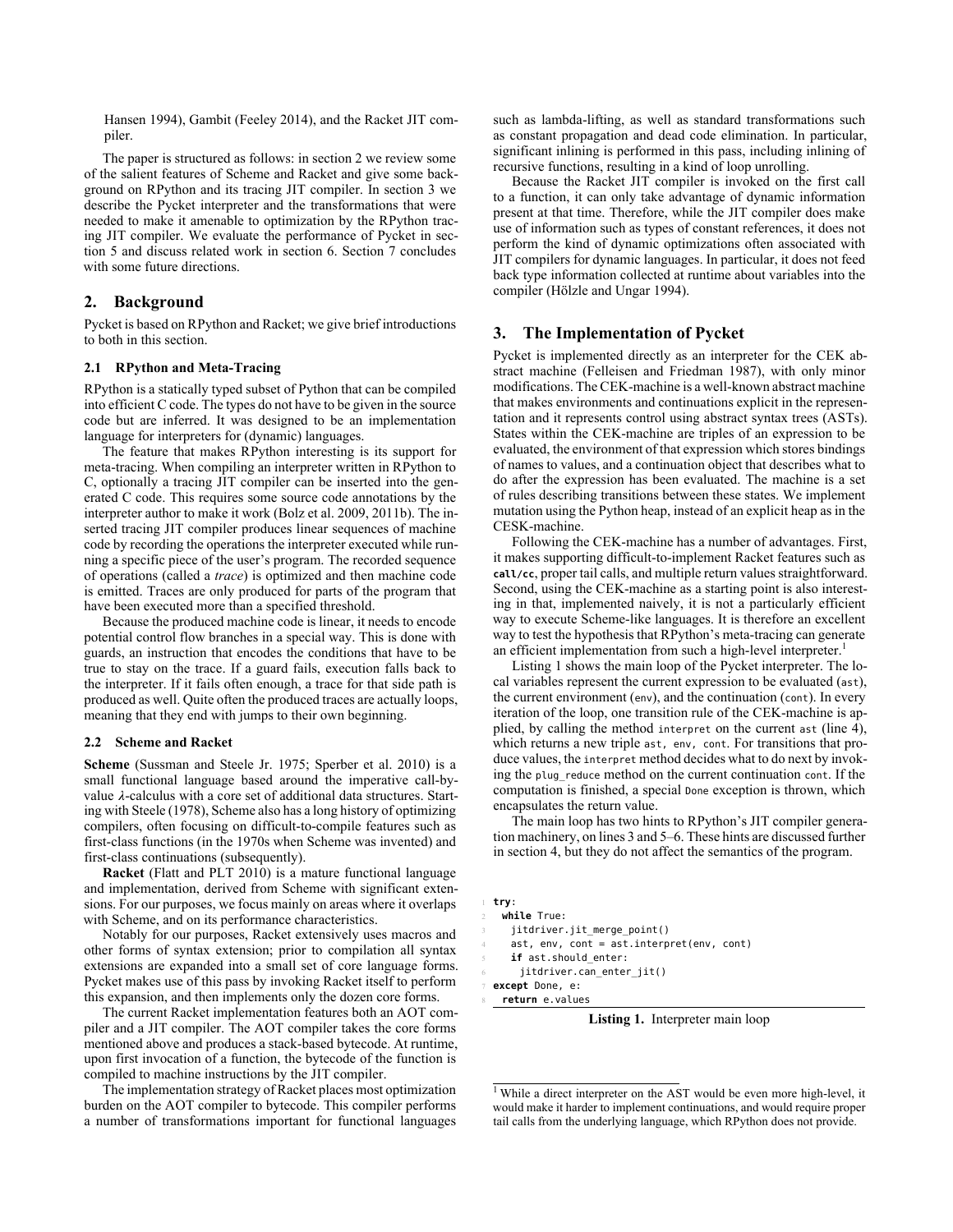## **3.1 Expressions**

The AST is a representation of the program being interpreted. The AST has to represent only the core forms, with the remainder handled by Racket's macro expander; these forms are lambda abstractions, function application, quotes, variables, let bindings, **if**, **letrec**, **begin**, and **set!**. As an example, the AST class representing if-expressions is seen in [listing 2](#page-2-1).

An if-expression references a test, a then-expression and elseexpression, all of which are themselves ASTs. To interpret an ifexpression, first the test is evaluated and the value resulting from that evaluation is compared to #f. Depending on whether that is true or false, the then- or the else-expression is returned as the new AST to be interpreted. The environment and continuation remain the same.

```
1 class If(AST):
 2 # constructor omitted
 3 def interpret(self, env, cont):
   val = self.txt.internet(env)if val is values.false:
    6 return self.els, env, cont
   7 else:
    return self.thn, env, cont
```
**Listing 2.** If AST node

#### **3.2 Continuations**

Continuations encapsulate what the interpreter must do after the current AST is fully evaluated to a value. We represent continuations as a stack implemented as a linked list, The chain of continuations combines the roles of an operand stack and the procedure call stack of a more traditional bytecode interpreter.

As a simple example, [listing 3](#page-2-2) shows the **begin** continuation, implementing the **begin** form. This form evaluates a sequence of expressions, returning the value of the last. The begin continuation is therefore used to mark that the results of all but the last expression are ignored. The plug reduce method of a continuation is called with the result of evaluating the previous expression in the **begin** form as the vals argument. That value is then ignored and the next expression is evaluated. For the last expression of the **begin** no new continuation is needed, and the value of that expression is eventually passed on to the previous continuation.

```
1 class BeginCont(Cont):
   2 # constructor omitted
    def plug_reduce(self, vals):
     jit.promote(self.ast)
     env = self.envi = self.iif i == len(self.ast.body) - 1:8 return self.ast.body[i], env, self.prev
     9 else:
10 cont = BeginCont(self.ast, i+1, env, self.prev)
11 return self.ast.body[i], env, cont
```
**Listing 3.** Begin continuation

As an optimization, we fuse the expression re-construction (*plug*) and new-expression evaluation (*reduce*) portions of the CEKmachine, a standard practice in optimizing abstract machines. Thus the plug\_reduce method directly finds the next expression to evaluate.

Prior to interpretation, we translate all expressions to A-normal form([Danvy](#page-5-18) [1991](#page-5-18); [Flanagan et al.](#page-5-19) [1993](#page-5-19)). This introduces additional

let-bindings for all non-trivial expressions (e.g. function application), so that function operands and the test of an **if** are always either constants or variables. This transformation is not required for our implementation, but significantly simplifies the continuations we generate, enabling the tracing JIT compiler to produce better code.

#### **3.3 Environments**

Environments are implemented as linked lists of arrays of values. Listing [4](#page-2-3) shows the implementation of the environment class. It stores a list of values and a reference to the outer environment. AST nodes track the lexical nesting structure, meaning that environments need not store variable names (see [section 4.2](#page-3-2)).

Almost all variables in typical Racket programs are immutable, but **set!** must also be supported. To simplify the representation of environments, Pycket performs *assignment conversion*: every mutable variable is transformed into an immutable one whose value is a mutable heap cell. This makes mutable variables somewhat slower, but benefits all others by enabling the JIT compiler to look up variables only once.

```
1 class ConsEnv(Env):
 2 # constructor omitted
 @jit.unroll_safe
 def lookup(self, sym, env structure):
   iit.promote(env_structure)
   6 for i, s in enumerate(env_structure.symbols):
    7 if s is sym:
      v = self.value_list[i]9 assert v is not None
      return v
   11 return self.prev.lookup(sym, env_structure.prev)
               Listing 4. Environment and lookup
```
Pycket also simplifies environment and closures to handle simple recursive functions, as is common in functional language imple-

mentations. For example Pycket implements a simplified form of the letrec rewriting for procedures([Waddell et al.](#page-5-20) [2005\)](#page-5-20).

## **3.4 Values**

Values in Pycket are represented straightforwardly as instances of several classes, one class for each kind such as fixnum, flonum, bool, pair, vector, etc. We specialize the representation of vectors to enable unboxed storage for homogeneous vectors of fixnums or flonums using the *storage strategies* technique([Bolz et al.](#page-5-21) [2013\)](#page-5-21).

Racket's pairs are immutable (mutable pairs are constructed by mcons and accessed with mcar and mcdr). Therefore it is possible to choose one of several specialized representations of pairs at allocation time. Currently Pycket only specializes pairs when the car is a fixnum, which it represents in unboxed form.

In all other cases, unlike Racket and almost all other functional language implementations, fixnums are heap allocated. Pycket does not use pointer tagging.

# <span id="page-2-0"></span>**4. Interaction with Meta-Tracing**

One immediate hurdle when applying RPython's meta-tracing JIT compiler to Pycket is that one of the hints that the interpreter author needs to give is where loops at the language level can occur. Because Racket transforms loops into recursive function calls, we mark the start of a function as a place where the JIT compiler should start tracing. This is done by setting a flag should\_enter on the body AST of every lambda form. The bytecode dispatch loop [\(listing 1\)](#page-1-3) reads the flag([line 5\)](#page-1-6) and calls the corresponding method on the JIT driver([line 6\)](#page-1-7). Another hint is given just inside the loop body, indicating that this is the main loop of the interpreter [\(line 3](#page-1-5)).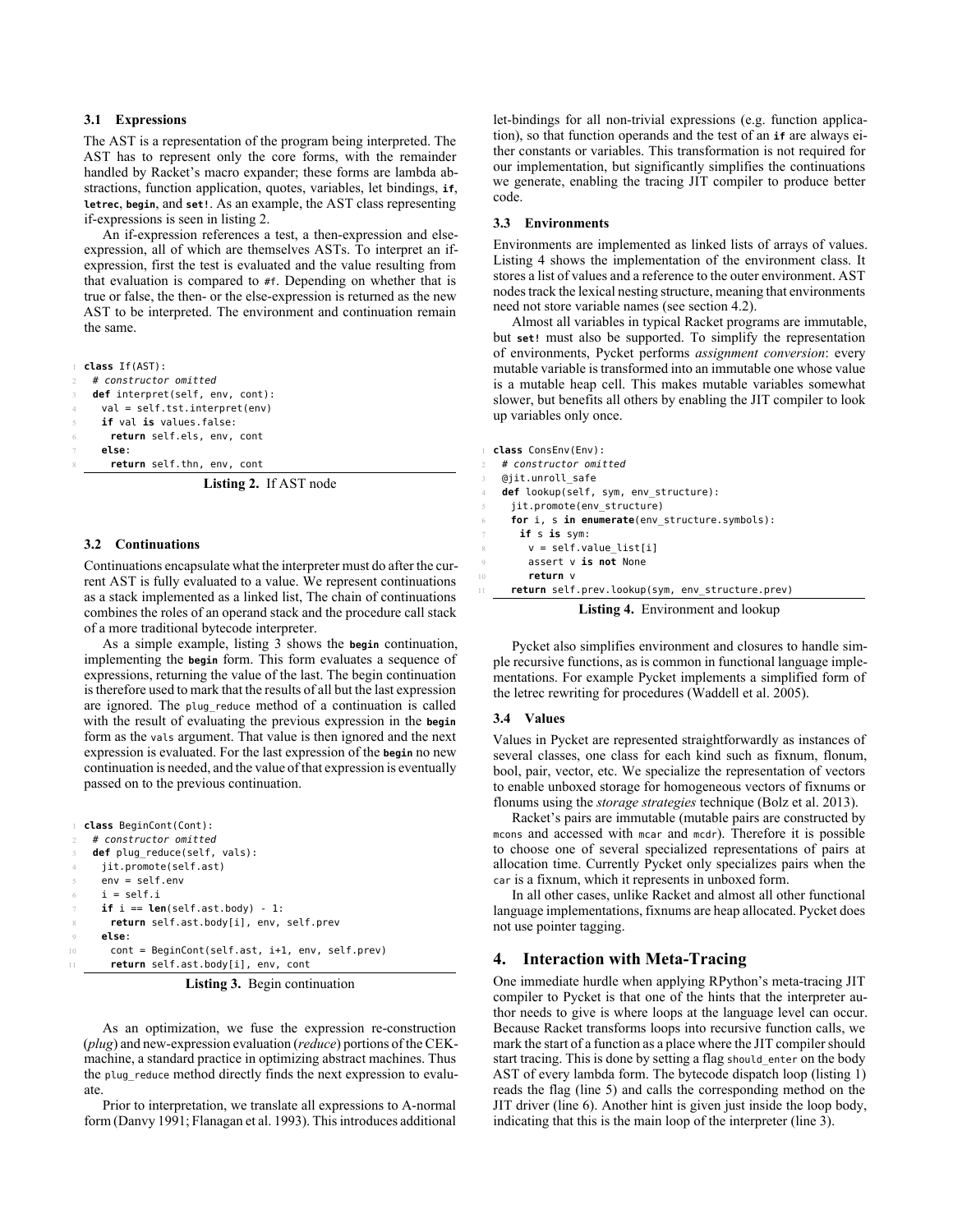A further set of hints indicate that data structure are immutable. RPython assumes that all instances are mutable; since ASTs, continuations, and environments are immutable, they can be marked as such. Finally, many functions in the interpreter contain loops which should be unrolled while tracing, specified by a function decorator ([listing 4,](#page-2-3) [line 3](#page-2-4)).

A small further optimization is the creation of size-specialized classes for many classes in the interpreter, such as ConsEnv and continuation frame classes. This removes a layer of indirection by putting the content directly into the class.

#### **4.1 Allocation-Removal**

The main optimization that the JIT compiler performs after it has traced a hot piece of code is that it removes allocations of immediate data structures that have a predictable lifetime [\(Bolz et al.](#page-5-22) [2011a](#page-5-22)). This optimization is particularly important for Pycket. When running the interpreter without meta-tracing, a lot of data-structures are continually allocated: every call to an interpret method allocates a new triple as its return value and new continuations are instantiated all the time. Most of the time these do not live very long, and the JIT compiler can fully remove the overhead of their use. In particular, simple tail-recursive functions are turned into loops on the machine code level that, most of the time, do not need to allocate environments or continuations.

For recursive functions where the recursive call is not in tail position the situation is slightly more interesting. The JIT compiler still produces a loop from the start of the function to the recursive call. However, because there is something left to do after the base case is reached, every iteration of the loop allocates a continuation. This continuation records what is left to do upon the return of the recursive call. When the base case is eventually reached, these continuations are then activated and removed again. This produces a second loop which effectively unwinds the stack of continuations. In this way, even recursion that cannot be directly mapped to iteration is compiled as two loops in Pycket.

#### <span id="page-3-2"></span>**4.2 Lexical Addressing for Free**

During the rewriting of the AST, another piece of information is computed for every AST node. Since Racket is lexically scoped, it is possible to determine the static structure of the environment at every point in the AST. Environments are linked lists of arrays of values, thus static environments are a linked list of arrays of names.

In traditional Scheme systems this environment structure is used to assign two numbers to every variable which encode the position of the variable in the stack of frames. In Pycket, this encoding is not necessary. Instead, every time a variable in the environment is examined, the structure of the environment is traversed in parallel to the environment, until the looked-for name is found. While this appears much less efficient than just using the two indices to pick the right place, the JIT compiler will produce the same machine code as if the encoding to numbers was used.

This works because the environment structure is an immutable data structure that is part of the AST. Thus, the JIT can constant-fold all computations that inspect it. In particular, in [listing 4,](#page-2-3) the loop on [line 6](#page-2-5) is unrolled and the condition on [line 7](#page-2-6) is constant-folded. The generated code simply traverses the stack of environments to the right one, and then reads the value at the correct index.

The approach is made possible by separating the static part of the environment, its structure, from the data structure that stores different values at runtime. The technique of separating static and dynamic data structure components is common in the context of partial evaluation, and called *binding time improvement* ([Jones et al.](#page-5-23) [1993,](#page-5-23) Chapter 12). [Jørgensen](#page-5-24) [\(1992](#page-5-24)) provides an example of using binding time improvement for environments.

<span id="page-3-4"></span>

|      | <b>Table 1.</b> Extreme runtimes in milliseconds |               |            |              |  |  |  |  |  |
|------|--------------------------------------------------|---------------|------------|--------------|--|--|--|--|--|
|      | Gambit                                           | Larceny       | Pycket     | Racket       |  |  |  |  |  |
| ctak | $859 + 36$                                       | $1965 + 15$   | $304 + 1$  | $40774 + 81$ |  |  |  |  |  |
| fibc | $768 + 52$                                       | $1750 + 28$   | $1061 + 2$ | $27064 + 94$ |  |  |  |  |  |
| pi   | $657 + 7$                                        | $44742 + 234$ | $624 + 4$  | $502 + 2$    |  |  |  |  |  |

## <span id="page-3-0"></span>**5. Results**

We compared Pycket to Racket and several Scheme implementations to test its performance and therefore our hypothesis.

**Hardware** We conducted the experiments on an Intel Xeon E5410 (Harpertown) clocked at 2.33 GHz with 2×6 MB cache and 16 GB of RAM. All benchmarks used are single-threaded, hence the number of cores (four) was irrelevant to the experiment. Although virtualized on Xen, the machine was dedicated to the benchmarks.

**Software** The machine ran Ubuntu 12.04.4 LTS with a 64 bit Linux 3.2.0. We used the benchmarking framework *ReBench*[2](#page-3-3) to carry out all executions and measurements. RPython as of revision d86c4a65f830 served for translating Pycket.

**Implementations** Racket v6.0, Gambit v4.7.2, Larceny v0.97, and Pycket as of revision 10ed5db6a395 were used in the benchmarks. All Gambit programs were compiled with -D\_SINGLE\_HOST.

**Benchmarks** The benchmark suite consists of the "CrossPlatform" benchmark from Larceny, comprising well-known Scheme benchmarks originally collected for Gambit. We omit those benchmarks that use mutable pairs, as well as those using I/O and threads, which we have not yet implemented.

**Methodology** Every benchmark was run 10 times uninterrupted at highest priority, in a new process. The runtime (*total time*) was measured *in-system* and, hence, does not include start-up; however, warm-up was not separated, so JIT compiler runtime is included in the numbers. We report the arithmetic mean of the ten runs along with bootstrapped [\(Davison and Hinkley](#page-5-25) [1997\)](#page-5-25) confidence intervals showing the 95 % confidence level.

The results are summarized in [Figure 1](#page-4-1). The runtime per benchmark of each implementation is normalized to Racket. Pycket's performance on individual benchmarks ranges from approximately three times slower to two times faster than Racket, in nine instances even faster than Gambit. The geometric mean of all measurements compared suggests that Pycket is about as fast as Racket, as depicted by the bars labeled "geometric mean" in the figure.

Three benchmarks are not included in the comparison above, as the differences were so extreme that they skew the overall numbers. As [Table 1](#page-3-4) suggests, Pycket was one to two orders of magnitude faster than Racket for the *ctak* and *fibc* benchmarks. Both make heavy use of continuations, and hence benefit from the CEKmachine nature of Pycket, whereas Racket's implementation of continuations is known to be slow. On these benchmarks, Pycket is close to or faster than Gambit and Larceny. On the *pi* benchmark, which emphasizes bignum performance, Larceny is much slower than the other implementations.

Pycket with the meta-tracing JIT compiler disabled runs generally 40 times slower than the meta-traced verision.

## <span id="page-3-1"></span>**6. Related Work**

As mentioned in the introduction, functional languages in general, and Scheme in particular, have a long tradition of highly optimizing AOT compilers. Rabbit, by [Steele](#page-5-16) [\(1978](#page-5-16)), following on the initial design of the language, demonstrated the possibilities of continuation-passing style and of fast first-class functions. Subsequent systems such as Gambit [\(Feeley](#page-5-9) [2014](#page-5-9)), Bigloo([Serrano and](#page-5-26) [Weis](#page-5-26) [1995](#page-5-26)), Larceny([Clinger and Hansen](#page-5-12) [1994\)](#page-5-12), Stalin [\(Siskind](#page-5-27)

<span id="page-3-3"></span><sup>2</sup> <https://github.com/smarr/ReBench>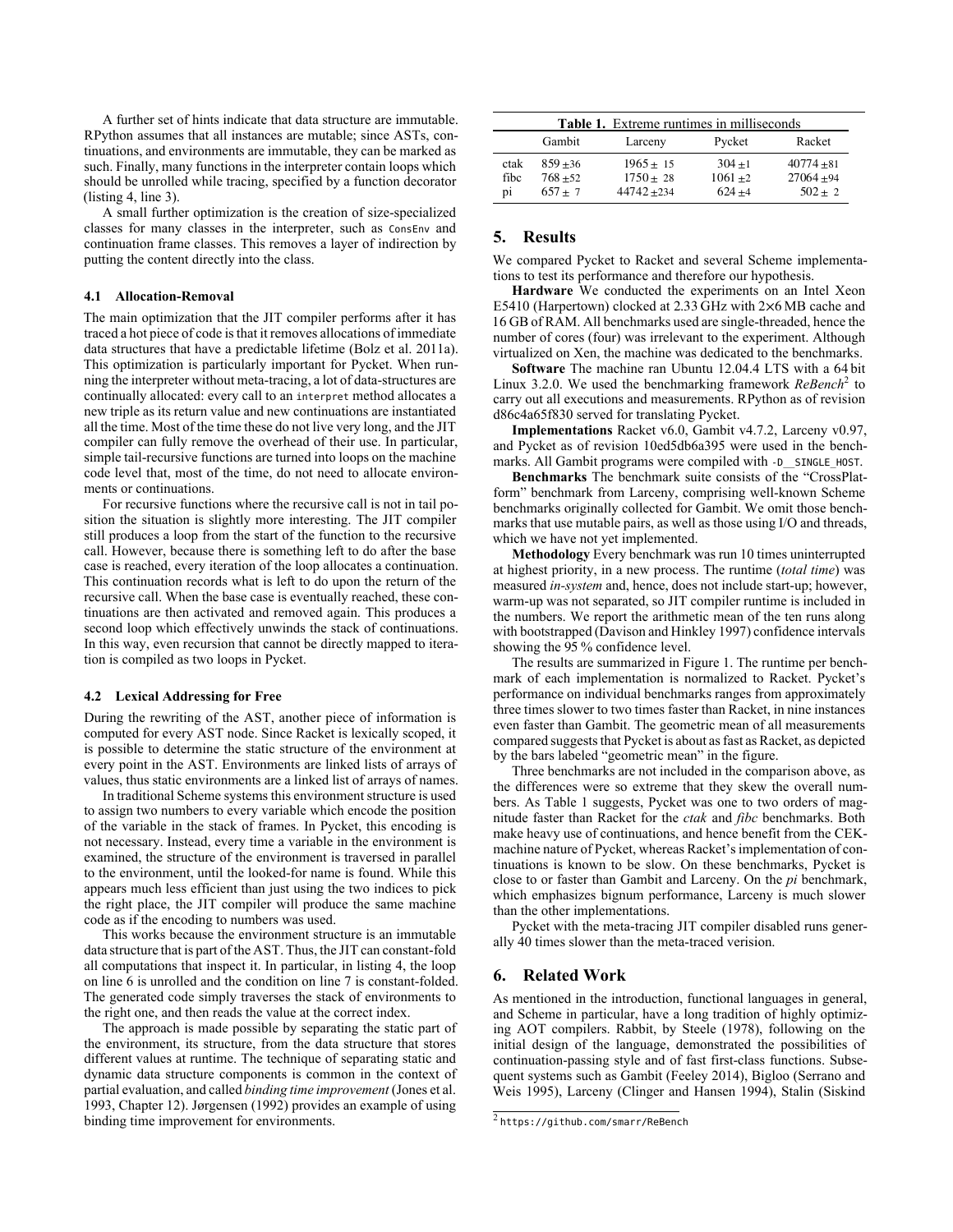

<span id="page-4-1"></span>**Figure 1.** Benchmark runtime results. Each bar shows the arithmetic mean of 10 runs, normalized to Racket.

[1999\)](#page-5-27), and Chez [\(Dybvig](#page-5-28) [2011\)](#page-5-28) have pioneered a variety of techniques for static analysis, optimization, and memory management, among others. Most other Scheme implementations are interpreters, either directly on the AST or on a bytecode representation. Racket is the only widely used system in the Scheme family with a JIT compiler, and even that is less dynamic than many modern JIT compilers.

Many Lisp implementations provide means for programmers to manually type-specialize code with specialized operations or type declarations. Racket provides these operations, but we have not yet evaluated their effect on performance in Pycket.

JIT compilation has been extensively studied in the context of object-oriented, dynamically-typed languages([Aycock](#page-5-0) [2003](#page-5-0)). For Smalltalk-80, [Deutsch and Schiffman](#page-5-29) [\(1984\)](#page-5-29) developed a JIT compiler from bytecode to native code. [Chambers et al.](#page-5-30) ([1989\)](#page-5-30) explored using type specialization and other optimizations in Self, a closely-related language. Further research on Self applied more aggressive type specialization([Chambers and Ungar](#page-5-31) [1991](#page-5-31)) and improved the compiler's selection of methods([Hölzle and Ungar](#page-5-17) [1994\)](#page-5-17).

With the rise in popularity of Java, JIT compilation became a mainstream enterprise, with a significant increase in the volume of research. The Hotspot compiler([Paleczny et al.](#page-5-1) [2001](#page-5-1)) is representative of the Java JIT compilers. JIT compilation has also become an important topic in the implementation of JavaScript (see for example([Hölttä](#page-5-2) [2013](#page-5-2))) and thus a core part of modern web browers. For strict functional languages other than Scheme, such as OCaml, JIT compilers exist([Starynkevitch](#page-5-32) [2004;](#page-5-32) [Meurer](#page-5-33) [2010](#page-5-33)), however, they are typically auxiliary to the usually much faster AOT compiler implementations.

<span id="page-4-2"></span>As mentioned in the introduction, [Mitchell](#page-5-3) ([1970\)](#page-5-3) introduced the notion of tracing JIT compilation, and [Gal et al.](#page-5-5) ([2006\)](#page-5-5) used tracing in a Java JIT compiler. Since then, [Gal et al.](#page-5-34) ([2009\)](#page-5-34) devel-oped a tracing JIT compiler for JavaScript and LuaJIT<sup>[3](#page-4-2)</sup> is a very successful tracing JIT compiler for Lua. Further work was done by [Bebenita et al.](#page-5-35) ([2010\)](#page-5-35) who created a tracing JIT compiler for Microsoft's Common Intermediate Language (CIL) and applied it to a JavaScript implementation in C#. [Schilling](#page-5-36) ([2013,](#page-5-36) [2012\)](#page-5-37) developed a tracing JIT compiler for Haskell based on LuaJIT called *Lambdachine*. Due to Haskell's lazy evaluation, the focus is quite different than ours. One goal of Lambdachine is to achieve deforestation ([Wadler](#page-5-38) [1988;](#page-5-38) [Gill et al.](#page-5-39) [1993\)](#page-5-39) by applying allocation-removal techniques to traces. Lambdachine is between 50 % faster and two times slower than GHC on the small benchmarks the thesis reports on ([Schilling](#page-5-36) [2013](#page-5-36)).

The core idea of meta-tracing, which is to trace an *interpreter* running a program rather than a program itself, was pioneered by [Sullivan et al.](#page-5-40) ([2003\)](#page-5-40) in DynamoRIO.

There were experiments with applying meta-tracing to a Haskell interpreter written in RPython([Thomassen](#page-5-41) [2013](#page-5-41)). The interpreter also follows a variant of a high-level semantics of the Core of Haskell [\(Launchbury](#page-5-42) [1993](#page-5-42)). While the first results were promising, it supports a very small subset of primitives so that not many interesting benchmarks run on it.

# <span id="page-4-0"></span>**7. Future Directions**

With approximately two person-months of effort, Pycket has demonstrated that meta-tracing JIT compilers are competitive with mature AOT compilers for classic functional programming languages. RPython's meta-tracing approach takes a simple implementation of the CEK-machine and turns it into fast machine code.

However, much remains to investigate in this direction. As we have seen, Pycket is on-average almost two times slower than Gambit, and significantly slower than that on some benchmarks. We conjecture that this gap can be closed, but more work is required to find out. Additionally, Pycket does not yet implement some of Racket's runtime features, including threads, continuation marks, and delimited control operators. These features may require changes that significantly affect performance, but we conjecture that they do not since they map naturally onto our CEK-machine architecture.

Additionally, a wide variety of further optimization opportunities present themselves. For example, while we implement storage strategies for vectors, all integers stored in environment locations, heap cells, and continuations are boxed—storage strategies may also have a role to play here. They may also allow us to implement Racket's ubiquitous lists in new ways, taking advantage of new functional data structures such as Hash-Array Mapped Tries [\(Bag](#page-5-43)[well](#page-5-43) [2001](#page-5-43)). We plan to investigate whether tracing provides performance advantages for complex control flow such as that generated by contract checking, objects implemented via macros and structures, or even interpreters written in Racket itself. Finally, since meta-tracing has accelerated the CEK-machine so effectively, these techniques may also apply to other abstract machines.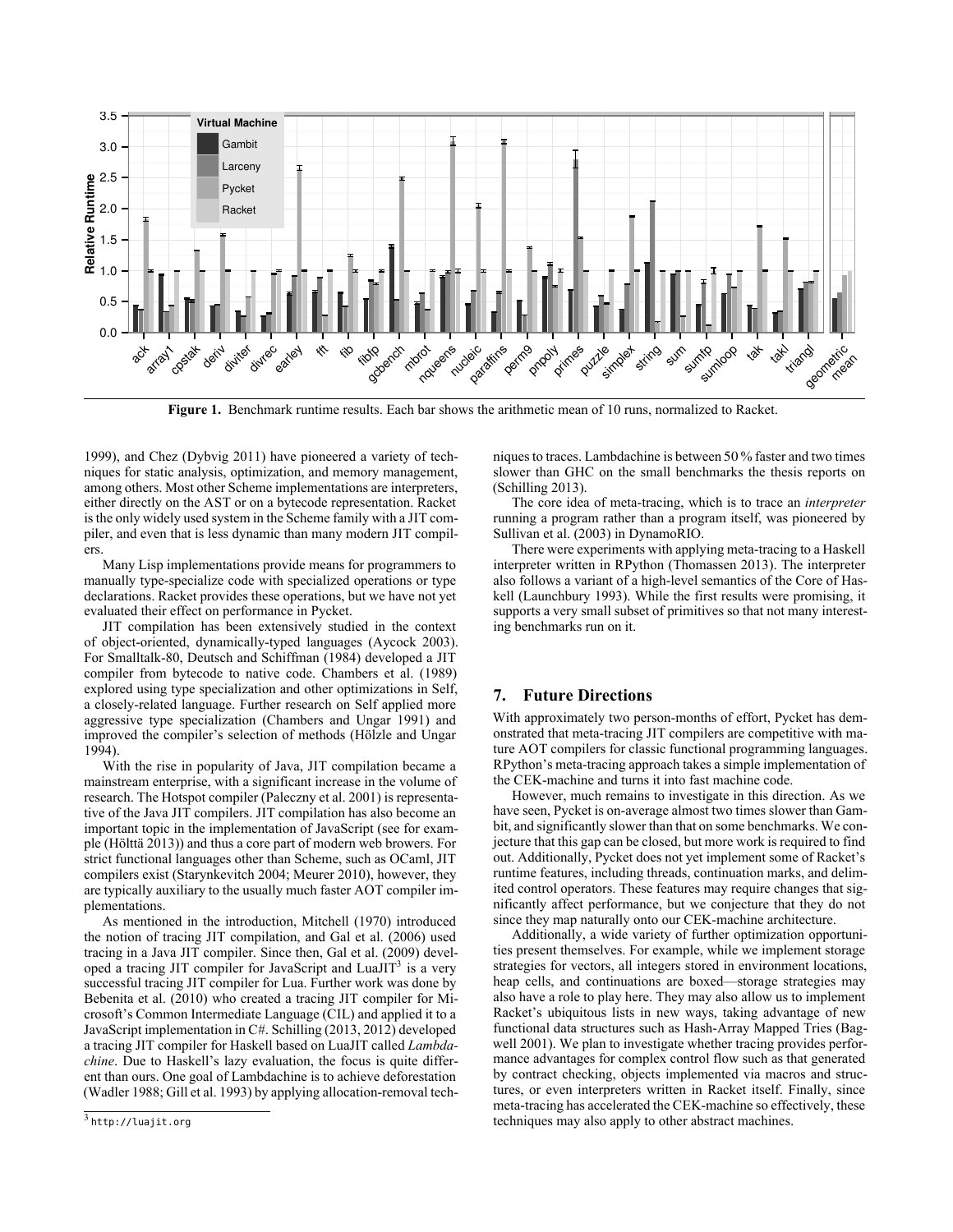*Acknowlegements* Bolz is supported by the EPSRC *Cooler* grant EP/K01790X/1. Siek is supported by NSF Grant 1360694. We thank Anton Gulenko for implementing storage strategies.

#### **References**

- <span id="page-5-0"></span>J. Aycock. A brief history of just-in-time. *ACM Comput. Surv.*, 35(2):97– 113, June 2003.
- <span id="page-5-43"></span>P. Bagwell. Ideal hash trees. In *Es Grands Champs*. Citeseer, 2001.
- <span id="page-5-4"></span>V. Bala, E. Duesterwald, and S. Banerjia. Dynamo: A transparent dynamic optimization system. *SIGPLAN*, 35(5):1–12, 2000.
- <span id="page-5-35"></span>M. Bebenita, F. Brandner, M. Fahndrich, F. Logozzo, W. Schulte, N. Tillmann, and H. Venter. SPUR: A trace-based JIT compiler for CIL. In *Proc. OOPSLA*, pages 708–725, 2010.
- <span id="page-5-8"></span>C. F. Bolz and L. Tratt. The impact of meta-tracing on VM design and implementation. *Science of Computer Programming*, 2013.
- <span id="page-5-6"></span>C. F. Bolz, A. Cuni, M. Fijałkowski, and A. Rigo. Tracing the meta-level: PyPy's tracing JIT compiler. In *Proc. ICOOOLPS*, pages 18–25, 2009.
- <span id="page-5-22"></span>C. F. Bolz, A. Cuni, M. Fijałkowski, M. Leuschel, S. Pedroni, and A. Rigo. Allocation removal by partial evaluation in a tracing JIT. *Proc. PEPM*, pages 43–52, 2011a.
- <span id="page-5-13"></span>C. F. Bolz, A. Cuni, M. Fijałkowski, M. Leuschel, S. Pedroni, and A. Rigo. Runtime feedback in a meta-tracing JIT for efficient dynamic languages. In *Proc. ICOOOLPS*, page 9:1–9:8, 2011b.
- <span id="page-5-21"></span>C. F. Bolz, L. Diekmann, and L. Tratt. Storage strategies for collections in dynamically typed languages. In *Proc. OOPSLA*, pages 167–182, 2013.
- <span id="page-5-31"></span>C. Chambers and D. Ungar. Iterative type analysis and extended message splitting: optimizing dynamically-typed object-oriented programs. *Lisp Symb. Comput.*, 4(3):283–310, 1991.
- <span id="page-5-30"></span>C. Chambers, D. Ungar, and E. Lee. An efficient implementation of SELF a dynamically-typed object-oriented language based on prototypes. In *Proc. OOPSLA*, pages 49–70, 1989.
- <span id="page-5-12"></span>W. D. Clinger and L. T. Hansen. Lambda, the ultimate label or a simple optimizing compiler for Scheme. In *Proc. LFP*, pages 128–139, 1994.
- <span id="page-5-18"></span>O. Danvy. Three steps for the CPS transformation. Technical Report CIS-92-02, Kansas State University, 1991.
- <span id="page-5-25"></span>A. C. Davison and D. V. Hinkley. *Bootstrap Methods and Their Application*, chapter 5. Cambridge, 1997.
- <span id="page-5-29"></span>L. P. Deutsch and A. M. Schiffman. Efficient implementation of the Smalltalk-80 system. In *Proc. POPL*, pages 297–302, 1984.
- <span id="page-5-28"></span>R. K. Dybvig. Chez Scheme version 8 user's guide. Technical report, Cadence Research Systems, 2011.
- <span id="page-5-9"></span>M. Feeley. Gambit-C: A portable implementation of Scheme. Technical Report v4.7.2, Universite de Montreal, February 2014.
- <span id="page-5-11"></span>M. Felleisen and D. P. Friedman. Control operators, the SECD-machine and the lambda-calculus. In M. Wirsing, editor, *Proc. 2nd Working Conf. on Formal Description of Programming Concepts - III*, pages 193–217. Elsevier, 1987.
- <span id="page-5-19"></span>C. Flanagan, A. Sabry, B. F. Duba, and M. Felleisen. The essence of compiling with continuations. In *Proc. PLDI*, pages 502–514, 1993.
- <span id="page-5-10"></span>M. Flatt and PLT. Reference: Racket. Technical Report PLT-TR-2010-1, PLT Inc., 2010. URL <http://racket-lang.org/tr1/>.
- <span id="page-5-5"></span>A. Gal, C. W. Probst, and M. Franz. HotpathVM: an effective JIT compiler for resource-constrained devices. In *Proc. VEE*, pages 144–153, 2006.
- <span id="page-5-34"></span>A. Gal, B. Eich, M. Shaver, D. Anderson, D. Mandelin, M. R. Haghighat, B. Kaplan, G. Hoare, B. Zbarsky, J. Orendorff, J. Ruderman, E. W. Smith,

R. Reitmaier, M. Bebenita, M. Chang, and M. Franz. Trace-based justin-time type specialization for dynamic languages. In *Proc. PLDI*, pages 465–478. ACM, 2009.

- <span id="page-5-39"></span>A. Gill, J. Launchbury, and S. L. Peyton Jones. A short cut to deforestation. In *Proc. FPCA*, pages 223–232, 1993.
- <span id="page-5-2"></span>M. Hölttä. Crankshafting from the ground up. Technical report, Google, August 2013.
- <span id="page-5-17"></span>U. Hölzle and D. Ungar. Optimizing dynamically-dispatched calls with runtime type feedback. In *Proc. PLDI*, pages 326–336, 1994.
- <span id="page-5-23"></span>N. D. Jones, C. K. Gomard, and P. Sestoft. *Partial evaluation and automatic program generation*. Prentice-Hall, 1993.
- <span id="page-5-24"></span>J. Jørgensen. Generating a compiler for a lazy language by partial evaluation. In *Proc. POPL*, pages 258–268, 1992.
- <span id="page-5-42"></span>J. Launchbury. A natural semantics for lazy evaluation. In *Proc. POPL*, pages 144–154, 1993.
- <span id="page-5-33"></span>B. Meurer. OCamlJIT 2.0 - Faster Objective Caml. *CoRR*, abs/1011.1783, 2010.
- <span id="page-5-3"></span>J. G. Mitchell. *The Design and Construction of Flexible and Efficient Interactive Programming Systems*. PhD thesis, Carnegie Mellon University, Pittsburgh, PA, USA, 1970.
- <span id="page-5-1"></span>M. Paleczny, C. Vick, and C. Click. The Java Hotspot server compiler. In *Proc. JVM*, pages 1–1. USENIX Association, 2001.
- <span id="page-5-7"></span>A. Rigo and S. Pedroni. PyPy's approach to virtual machine construction. In *Proc. DLS*, pages 944–953, 2006.
- <span id="page-5-37"></span>T. Schilling. Challenges for a Trace-Based Just-In-Time Compiler for Haskell. In *Implementation and Application of Functional Languages*, volume 7257 of *LNCS*, pages 51–68. 2012.
- <span id="page-5-36"></span>T. Schilling. *Trace-based Just-in-time Compilation for Lazy Functional Programming Languages*. PhD thesis, University of Kent at Canterbury, 2013.
- <span id="page-5-26"></span>M. Serrano and P. Weis. Bigloo: a portable and optimizing compiler for strict functional languages. In *Static Analysis*, volume 983 of *LNCS*, pages 366–381. 1995.
- <span id="page-5-27"></span>J. M. Siskind. Flow-directed lightweight closure conversion. Technical Report 99-190R, NEC Research Institute, Inc., 1999.
- <span id="page-5-15"></span>M. Sperber, R. K. Dybvig, M. Flatt, A. van Straaten, R. Findler, and J. Matthews. *Revised*<sup>6</sup> *Report on the Algorithmic Language Scheme*. Cambridge, 2010.
- <span id="page-5-32"></span>B. Starynkevitch. OCAMLJIT – A faster just-in-time OCaml implementation. In *First MetaOCaml Workshop*, Oct. 20 2004.
- <span id="page-5-16"></span>G. L. Steele. Rabbit: A compiler for Scheme. Technical Report AI-474, MIT, 1978.
- <span id="page-5-40"></span>G. T. Sullivan, D. L. Bruening, I. Baron, T. Garnett, and S. Amarasinghe. Dynamic native optimization of interpreters. In *Proc. IVME*, pages 50– 57, 2003.
- <span id="page-5-14"></span>G. L. Sussman and G. L. Steele Jr. Scheme: An interpreter for extended lambda calculus. Technical Report AI-349, MIT, 1975.
- <span id="page-5-41"></span>E. W. Thomassen. Trace-based just-in-time compiler for Haskell with RPython. Master's thesis, Norwegian University of Science and Technology Trondheim, 2013.
- <span id="page-5-20"></span>O. Waddell, D. Sarkar, and R. K. Dybvig. Fixing letrec: A faithful yet efficient implementation of Scheme's recursive binding construct. *Higher Order Symbol. Comput.*, 18(3-4):299–326, 2005.
- <span id="page-5-38"></span>P. Wadler. Deforestation: transforming programs to eliminate trees. In *Proc. ESOP*, pages 231–248, 1988.